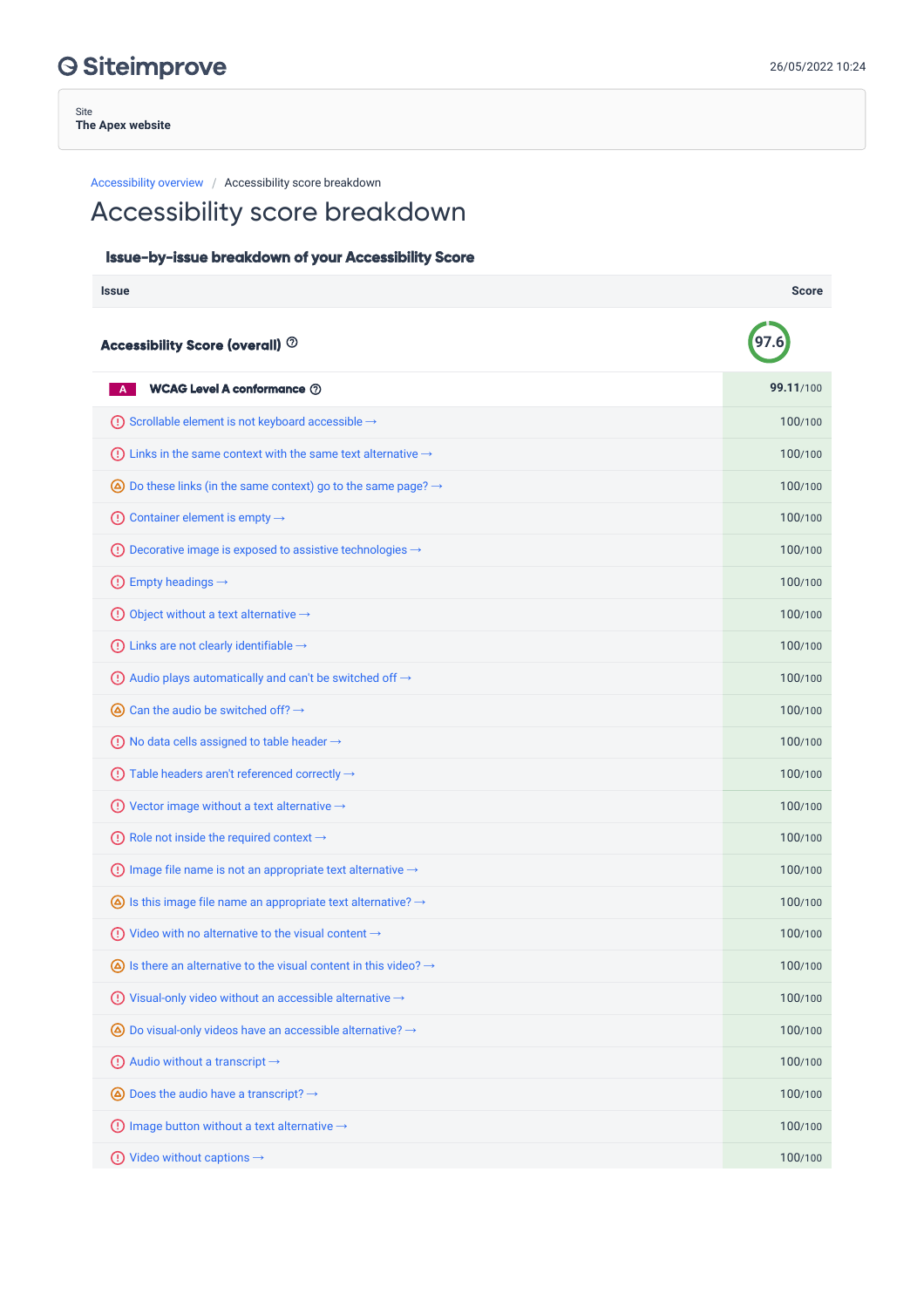| $\bigcirc$ Does this video have captions? $\rightarrow$                                | 100/100    |
|----------------------------------------------------------------------------------------|------------|
| $\textcircled{1}$ Invalid role $\rightarrow$                                           | 100/100    |
| Hidden element has focusable content $\rightarrow$<br>$\left( \cdot\right)$            | 100/100    |
| (!) Required ARIA attribute is missing $\rightarrow$                                   | 100/100    |
| $\bigcirc$ Multiple inline frames with the same text alternative $\rightarrow$         | 100/100    |
| $\bigcirc$ Are these inline frames identical? $\rightarrow$                            | 100/100    |
| $\odot$ Visible label and accessible name do not match $\rightarrow$                   | 100/100    |
| (1) Inline frame without a text alternative $\rightarrow$                              | 100/100    |
| ① Button without a text alternative $\rightarrow$                                      | 100/100    |
| Link without a text alternative $\rightarrow$<br>$\left( \cdot \right)$                | 100/100    |
| (!) Page refreshes or redirects without warning $\rightarrow$                          | 100/100    |
| $\bigoplus$ Form field is not labelled $\rightarrow$                                   | 100/100    |
| $\bigodot$ Page language tags don't match $\rightarrow$                                | 100/100    |
| (!) Page language not recognised $\rightarrow$                                         | 100/100    |
| $\bigcirc$ Page language has not been identified $\rightarrow$                         | 100/100    |
| $\bigcirc$ Element IDs are not unique $\rightarrow$                                    | 69.57/100  |
| Image without a text alternative $\rightarrow$<br>O)                                   | 100/100    |
|                                                                                        | 100/100    |
| $\bigcirc$ Page has no title $\rightarrow$                                             |            |
| <b>WCAG Level AA conformance 2</b><br>AA                                               | 100.00/100 |
| $\bigcirc$ Text is clipped when resized $\rightarrow$                                  | 100/100    |
| Colour contrast is not sufficient $\rightarrow$<br>$\left( \cdot\right)$               | 100/100    |
| $\bigcirc$ Is there sufficient contrast between the text and background? $\rightarrow$ | 100/100    |
| Keyboard focus indicator is missing →<br>$\left( \cdot \right)$                        | 100/100    |
| $\bigcirc$ Is it clear which page element has focus from the keyboard? $\rightarrow$   | 100/100    |
| $\bigcirc$ Page zoom is restricted $\rightarrow$                                       | 100/100    |
| (!) Page orientation is locked $\rightarrow$                                           | 100/100    |
| $\bigodot$ Video is not audio-described $\rightarrow$                                  | 100/100    |
| $\bigcirc$ Is this video audio-described? $\rightarrow$                                | 100/100    |
| (!) Autocomplete does not work as intended $\rightarrow$                               | 100/100    |
| Content language not recognised →<br>$\left( \left  \right. \right)$                   | 100/100    |
| <b>WCAG Level AAA conformance 2</b><br><b>AAA</b>                                      | 100.00/100 |
| Line height is fixed $\rightarrow$<br>$\left( \left  \right. \right)$                  | 100/100    |
| $\bigodot$ Font size is fixed $\rightarrow$                                            | 100/100    |
| Line height is below minimum value $\rightarrow$<br>$\left( \left  \right. \right)$    | 100/100    |